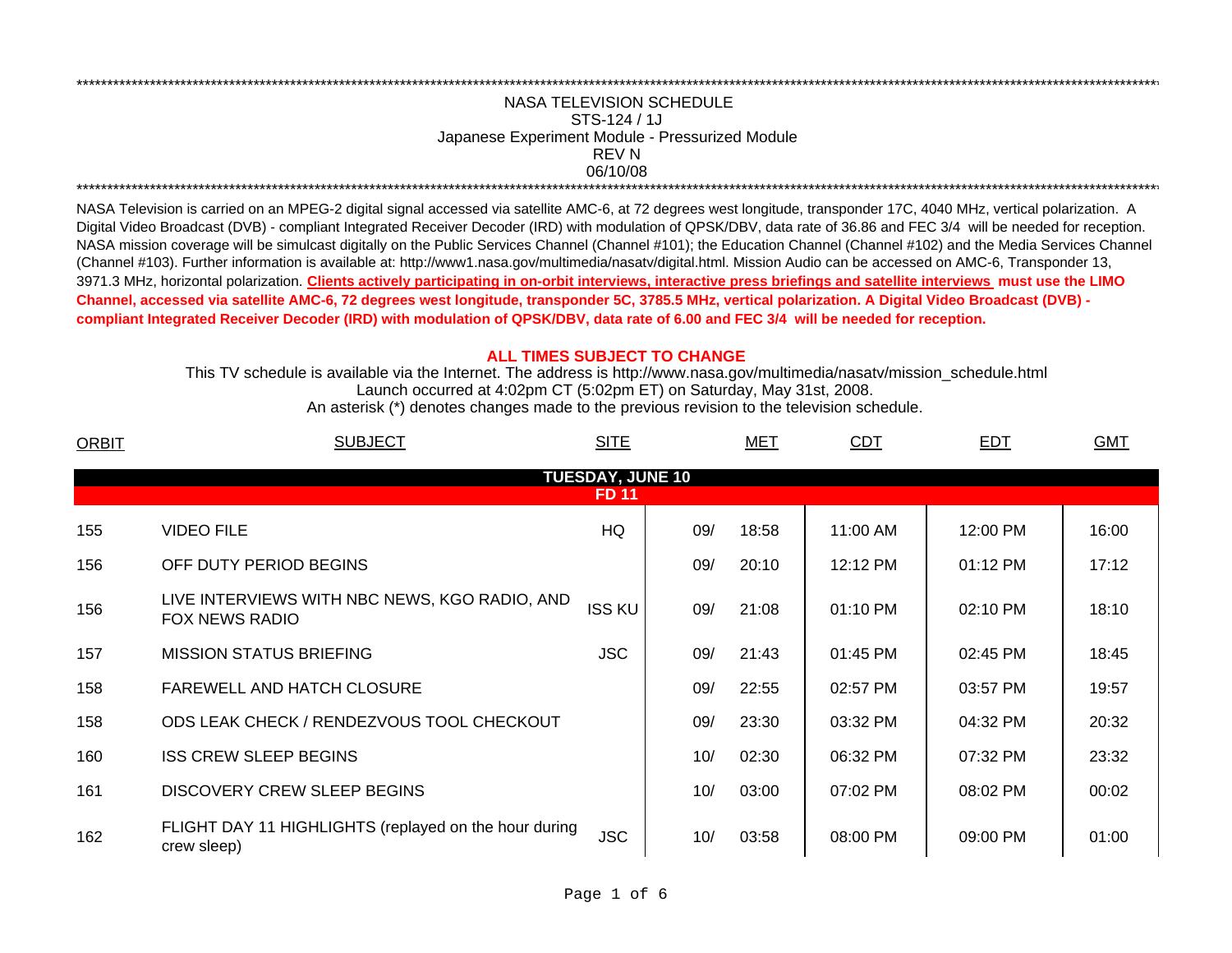| <b>ORBIT</b>                              | <b>SUBJECT</b>                                                                              | <b>SITE</b>           |     | MET   | CDT      | EDT      | <b>GMT</b> |  |  |
|-------------------------------------------|---------------------------------------------------------------------------------------------|-----------------------|-----|-------|----------|----------|------------|--|--|
| <b>WEDNESDAY, JUNE 11</b><br><b>FD 12</b> |                                                                                             |                       |     |       |          |          |            |  |  |
|                                           | <b>ISS FLIGHT DIRECTOR UPDATE</b>                                                           | <b>JSC</b>            | 10/ | 09:58 | 02:00 AM | 03:00 AM | 07:00      |  |  |
| 165                                       |                                                                                             |                       |     |       |          |          |            |  |  |
| 166                                       | DISCOVERY / ISS CREW WAKE UP (begins FD 12)                                                 |                       | 10/ | 11:00 | 03:02 AM | 04:02 AM | 08:02      |  |  |
| 166                                       | ISS FLIGHT DIRECTOR UPDATE REPLAY                                                           | <b>JSC</b>            | 10/ | 11:28 | 03:30 AM | 04:30 AM | 08:30      |  |  |
| 167                                       | CENTERLINE CAMERA INSTALLATION                                                              |                       | 10/ | 13:25 | 05:27 AM | 06:27 AM | 10:27      |  |  |
| 168                                       | <b>DISCOVERY UNDOCKS FROM ISS</b>                                                           |                       | 10/ | 14:40 | 06:42 AM | 07:42 AM | 11:42      |  |  |
| 168                                       | <b>DISCOVERY FLYAROUND BEGINS</b>                                                           |                       | 10/ | 15:09 | 07:11 AM | 08:11 AM | 12:11      |  |  |
| 169                                       | FINAL SEPARATION FROM ISS                                                                   |                       | 10/ | 16:23 | 08:25 AM | 09:25 AM | 13:25      |  |  |
| 169                                       | DELTA 2 / GLAST LAUNCH COVERAGE BEGINS (Launch<br>scheduled at 10:45am; Media Channel only) | <b>KSC</b>            | 10/ | 16:43 | 08:45 AM | 09:45 AM | 13:45      |  |  |
| 170                                       | VTR PLAYBACK OF UNDOCKING AND FLYAROUND                                                     |                       | 10/ | 16:50 | 08:52 AM | 09:52 AM | 13:52      |  |  |
| 171                                       | RMS / OBSS LATE INSPECTION OF DISCOVERY'S TPS<br><b>BEGINS</b>                              |                       | 10/ | 18:10 | 10:12 AM | 11:12 AM | 15:12      |  |  |
| 173                                       | <b>MISSION STATUS BRIEFING</b>                                                              | <b>JSC</b>            | 10/ | 20:58 | 01:00 PM | 02:00 PM | 18:00      |  |  |
| 173                                       | MARS PHOENIX LANDER BRIEFING                                                                | JPL/<br>Tuscon,<br>AZ | 10/ | 21:58 | 02:00 PM | 03:00 PM | 19:00      |  |  |
| 174                                       | <b>VIDEO FILE</b>                                                                           | <b>HQ</b>             | 10/ | 22:58 | 03:00 PM | 04:00 PM | 20:00      |  |  |
| 176                                       | DISCOVERY CREW SLEEP BEGINS                                                                 |                       | 11/ | 02:30 | 06:32 PM | 07:32 PM | 23:32      |  |  |
| 176                                       | FLIGHT DAY 12 HIGHLIGHTS (replayed on the hour during<br>crew sleep)                        | <b>JSC</b>            | 11/ | 02:58 | 07:00 PM | 08:00 PM | 00:00      |  |  |
| <b>THURSDAY, JUNE 12</b>                  |                                                                                             |                       |     |       |          |          |            |  |  |
| <b>FD 13</b>                              |                                                                                             |                       |     |       |          |          |            |  |  |
| 181                                       | DISCOVERY CREW WAKE UP (begins FD 13)                                                       |                       | 11/ | 10:30 | 02:32 AM | 03:32 AM | 07:32      |  |  |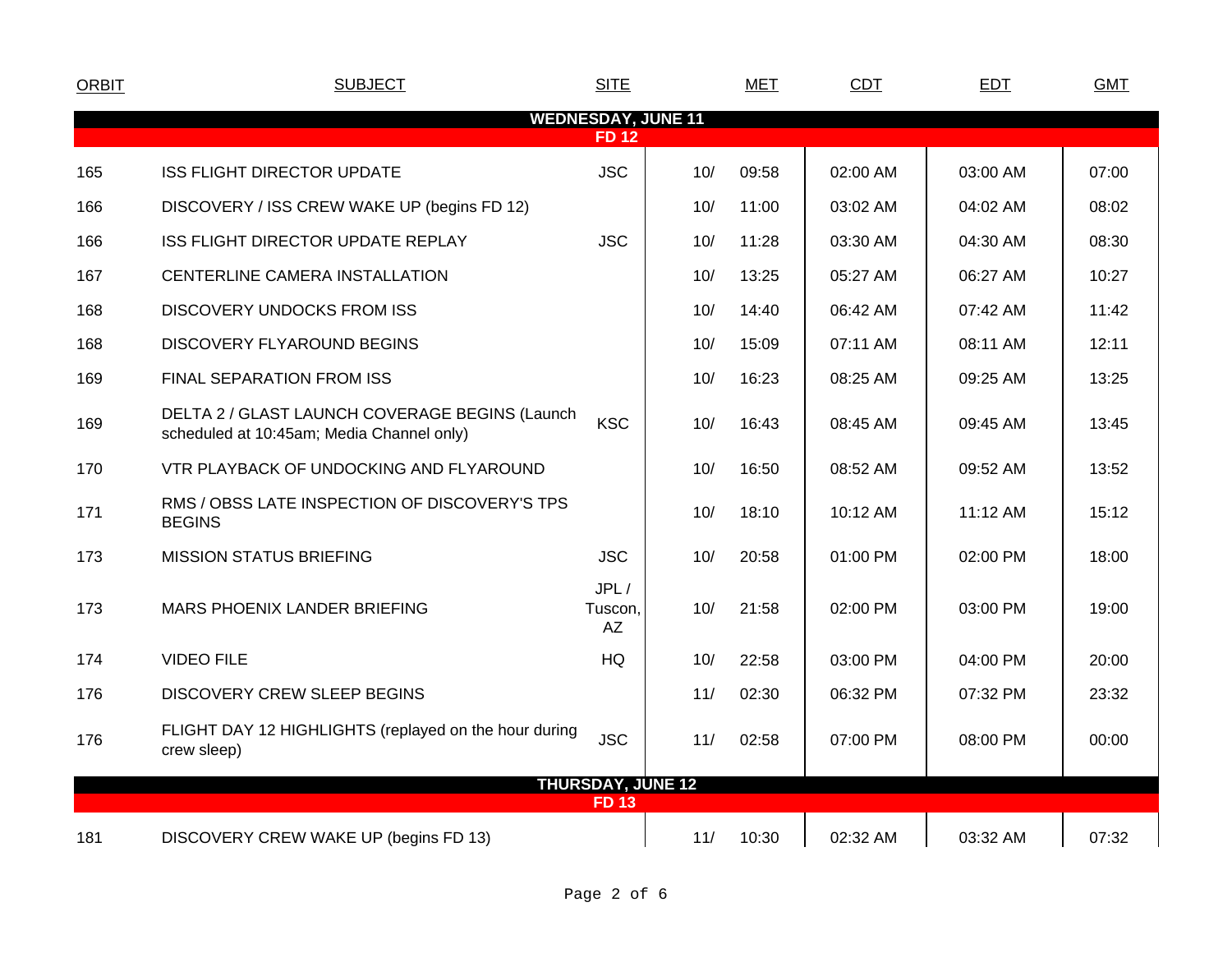| <b>ORBIT</b>           | <b>SUBJECT</b>                                                       | <b>SITE</b>  |     | <b>MET</b> | <b>CDT</b> | <b>EDT</b> | <b>GMT</b> |  |  |  |  |
|------------------------|----------------------------------------------------------------------|--------------|-----|------------|------------|------------|------------|--|--|--|--|
| 183                    | OFF DUTY PERIOD BEGINS                                               |              | 11/ | 13:00      | 05:02 AM   | 06:02 AM   | 10:02      |  |  |  |  |
| 187                    | <b>VIDEO FILE</b>                                                    | <b>HQ</b>    | 11/ | 18:58      | 11:00 AM   | 12:00 PM   | 16:00      |  |  |  |  |
| 188                    | * LIVE INTERVIEWS WITH ESPN AND ABC NEWS                             | <b>TDRE</b>  | 11/ | 20:31      | 12:33 PM   | 01:33 PM   | 17:33      |  |  |  |  |
| 189                    | <b>OBSS BERTH</b>                                                    |              | 11/ | 21:00      | 01:02 PM   | 02:02 PM   | 18:02      |  |  |  |  |
| 189                    | <b>RMS POWERDOWN</b>                                                 |              | 11/ | 22:00      | 02:02 PM   | 03:02 PM   | 19:02      |  |  |  |  |
| 189                    | POST MMT BRIEFING                                                    | <b>JSC</b>   | 11/ | 22:28      | 02:30 PM   | 03:30 PM   | 19:30      |  |  |  |  |
| 190                    | <b>ORBIT ADJUST BURN</b>                                             |              | 11/ | 23:18      | 03:20 PM   | 04:20 PM   | 20:20      |  |  |  |  |
| 191                    | <b>DISCOVERY CREW SLEEP BEGINS</b>                                   |              | 12/ | 02:00      | 06:02 PM   | 07:02 PM   | 23:02      |  |  |  |  |
| 192                    | FLIGHT DAY 13 HIGHLIGHTS (replayed on the hour during<br>crew sleep) | <b>JSC</b>   | 12/ | 02:58      | 07:00 PM   | 08:00 PM   | 00:00      |  |  |  |  |
| <b>FRIDAY, JUNE 13</b> |                                                                      |              |     |            |            |            |            |  |  |  |  |
|                        |                                                                      |              |     |            |            |            |            |  |  |  |  |
|                        |                                                                      | <b>FD 14</b> |     |            |            |            |            |  |  |  |  |
| 197                    | DISCOVERY CREW WAKE UP (begins FD 14)                                |              | 12/ | 10:00      | 02:02 AM   | 03:02 AM   | 07:02      |  |  |  |  |
| 199                    | <b>CABIN STOWAGE BEGINS</b>                                          |              | 12/ | 13:05      | 05:07 AM   | 06:07 AM   | 10:07      |  |  |  |  |
| 199                    | <b>FCS CHECKOUT</b>                                                  |              | 12/ | 13:35      | 05:37 AM   | 06:37 AM   | 10:37      |  |  |  |  |
| 200                    | <b>RCS HOT-FIRE TEST</b>                                             |              | 12/ | 14:45      | 06:47 AM   | 07:47 AM   | 11:47      |  |  |  |  |
| 201                    | <b>CREW DEORBIT PREPARATION BRIEFING</b>                             |              | 12/ | 17:05      | 09:07 AM   | 10:07 AM   | 14:07      |  |  |  |  |
| 202                    | LIVE INTERVIEWS WITH CBS NEWS, WCBS RADIO,<br>AND WINS RADIO         | <b>TDRE</b>  | 12/ | 18:50      | 10:52 AM   | 11:52 AM   | 15:52      |  |  |  |  |
| 203                    | <b>VIDEO FILE</b>                                                    | HQ           | 12/ | 19:28      | 11:30 AM   | 12:30 PM   | 16:30      |  |  |  |  |
| 204                    | REISMAN'S RECUMBENT SEAT SET UP                                      |              | 12/ | 20:55      | 12:57 PM   | 01:57 PM   | 17:57      |  |  |  |  |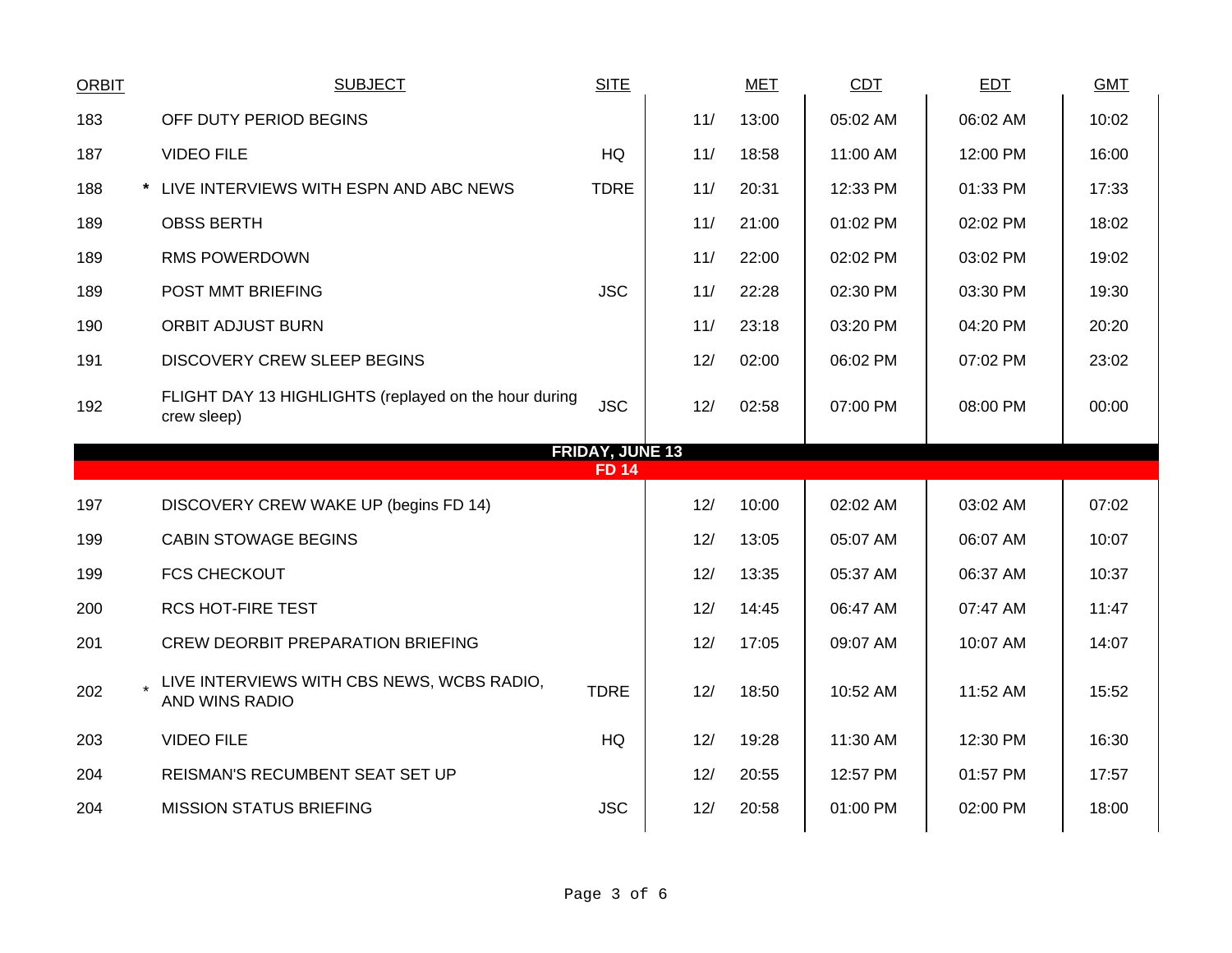| <b>ORBIT</b> | <b>SUBJECT</b>                                                                              | <b>SITE</b><br>JPL/      |     | <b>MET</b> | CDT              | <b>EDT</b> | <b>GMT</b> |
|--------------|---------------------------------------------------------------------------------------------|--------------------------|-----|------------|------------------|------------|------------|
| 204          | MARS PHOENIX LANDER BRIEFING                                                                | Tuscon,<br>AZ            | 12/ | 21:58      | 02:00 PM         | 03:00 PM   | 19:00      |
| 205          | KU-BAND ANTENNA STOWAGE                                                                     |                          | 12/ | 22:00      | 02:02 PM         | 03:02 PM   | 19:02      |
| 207          | <b>DISCOVERY CREW SLEEP BEGINS</b>                                                          |                          | 13/ | 01:30      | 05:32 PM         | 06:32 PM   | 22:32      |
| 207          | FLIGHT DAY 14 HIGHLIGHTS (replayed on the hour during<br>crew sleep)                        | <b>JSC</b>               | 13/ | 01:58      | 06:00 PM         | 07:00 PM   | 23:00      |
|              |                                                                                             | <b>SATURDAY, JUNE 14</b> |     |            |                  |            |            |
|              |                                                                                             | <b>FD 15</b>             |     |            |                  |            |            |
| 212          | DISCOVERY CREW WAKE UP (begins FD 15)                                                       |                          | 13/ | 09:30      | 01:32 AM         | 02:32 AM   | 06:32      |
| 214          | * DEORBIT PREPARATIONS BEGIN                                                                |                          | 13/ | 13:10      | 05:12 AM         | 06:12 AM   | 10:12      |
| 215          | * PAYLOAD BAY DOOR CLOSING                                                                  |                          | 13/ | 14:30      | 06:32 AM         | 07:32 AM   | 11:32      |
| 217          | <b>DEORBIT BURN</b>                                                                         |                          | 13/ | 17:10      | 09:12 AM         | 10:12 AM   | 14:12      |
| 218          | MILA C-BAND RADAR ACQUISITION OF DISCOVERY                                                  |                          | 13/ | 18:00      | 10:02 AM         | 11:02 AM   | 15:02      |
| 218          | <b>KSC LANDING</b>                                                                          | <b>KSC</b>               | 13/ | 18:13      | 10:15 AM         | 11:15 AM   | 15:15      |
|              | POST-LANDING NEWS CONFERENCE                                                                | <b>KSC</b>               |     |            | NET L+2 HRS.     |            |            |
|              | ENTRY FLIGHT CONTROL TEAM VIDEO REPLAY<br>(replayed after Post-Landing News Conference)     | <b>JSC</b>               |     |            | $~$ - L+3 HRS.   |            |            |
|              | STS-124 MISSION HIGHLIGHTS VIDEO REPLAY<br>(replayed after Entry Flight Control Team Video) | <b>JSC</b>               |     |            | $~$ - L+3.5 HRS. |            |            |
|              | STS-124 CREW NEWS CONFERENCE (may be<br>postponed or cancelled)                             | <b>KSC</b>               |     |            | NET L+4.5 HRS.   |            |            |
|              | VIDEO B-ROLL OF REISMAN IN CREW QUARTERS<br>(pending availability)                          | <b>KSC</b>               |     |            | NET L+6.5 HRS.   |            |            |
|              |                                                                                             |                          |     |            |                  |            |            |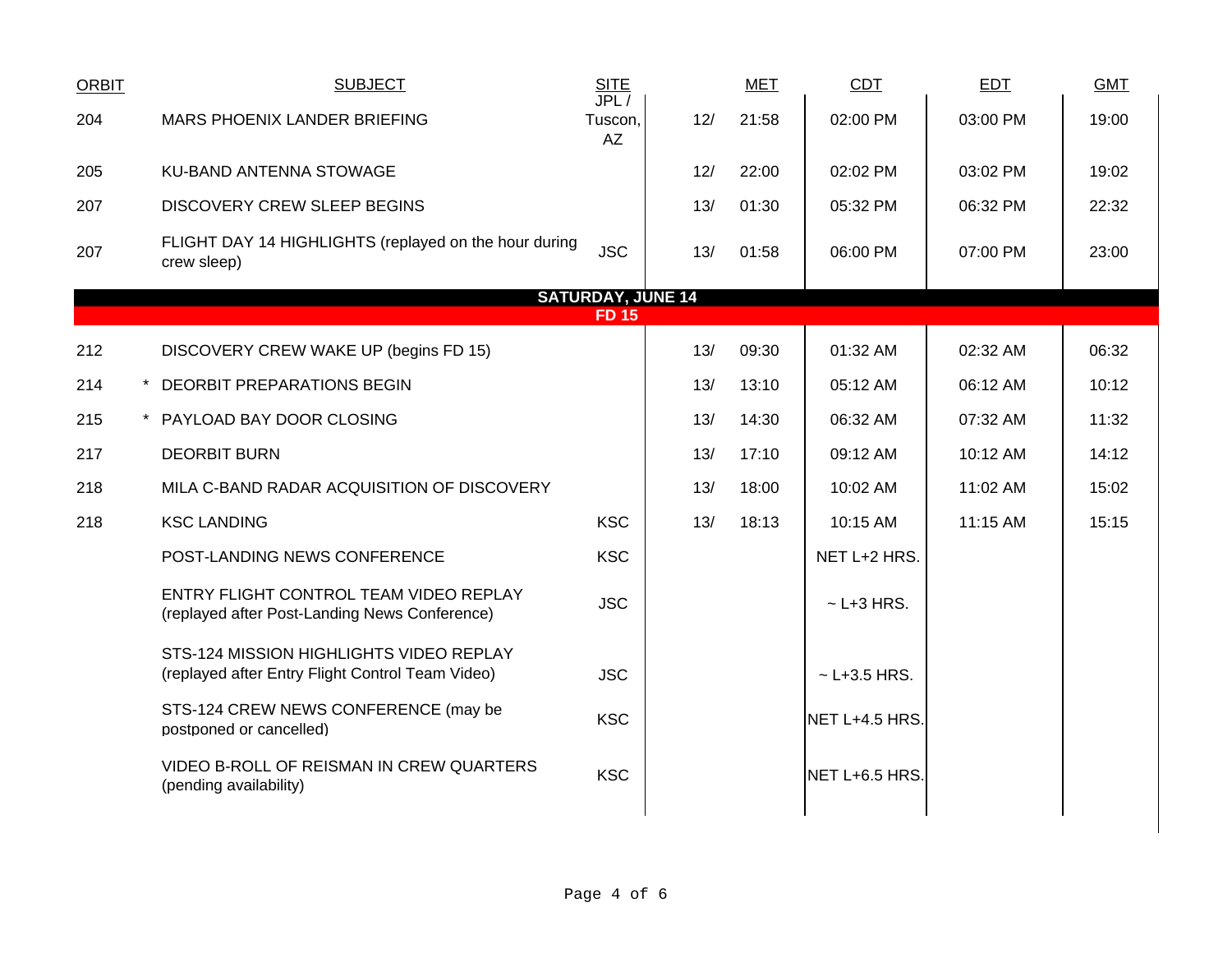**ORBIT** 

## **SUBJECT**

| <b>DEFINITION OF TERMS</b> |                                                                                                             |  |  |  |  |  |  |
|----------------------------|-------------------------------------------------------------------------------------------------------------|--|--|--|--|--|--|
|                            |                                                                                                             |  |  |  |  |  |  |
| AMC:                       | <b>Americom Satellite</b>                                                                                   |  |  |  |  |  |  |
| ATV:                       | <b>Automated Transport Vehicle</b>                                                                          |  |  |  |  |  |  |
| CDRA:                      | Carbon Dioxide Removal Assembly in U.S. Destiny Laboratory                                                  |  |  |  |  |  |  |
| CDT:                       | <b>Central Daylight Time</b>                                                                                |  |  |  |  |  |  |
| Destiny:                   | U.S. Laboratory on ISS                                                                                      |  |  |  |  |  |  |
| EMU:                       | <b>Extravehicular Mobility Unit</b>                                                                         |  |  |  |  |  |  |
| ETCS:                      | <b>External Thermal Control System</b>                                                                      |  |  |  |  |  |  |
| ESA:                       | European Space Agency                                                                                       |  |  |  |  |  |  |
| ESP:                       | <b>External Stowage Platform</b>                                                                            |  |  |  |  |  |  |
| EDT:                       | <b>Eastern Daylight Time</b>                                                                                |  |  |  |  |  |  |
| ETVCG:                     | <b>External Television Camera Group</b>                                                                     |  |  |  |  |  |  |
| EVA:                       | <b>Extravehicular Activity</b>                                                                              |  |  |  |  |  |  |
| FCS:                       | <b>Flight Control System</b>                                                                                |  |  |  |  |  |  |
| FD:                        | <b>Flight Day</b>                                                                                           |  |  |  |  |  |  |
| <b>GLAST:</b>              | Gamma-ray Large Area Space Telescope                                                                        |  |  |  |  |  |  |
| GMT:                       | <b>Greenwich Mean Time</b>                                                                                  |  |  |  |  |  |  |
| HQ:                        | <b>NASA Headquarters</b>                                                                                    |  |  |  |  |  |  |
| ISS:                       | <b>International Space Station</b>                                                                          |  |  |  |  |  |  |
| JAXA:                      | Japan Aerospace and Exploration Agency                                                                      |  |  |  |  |  |  |
| JEM-PM:                    | Japanese Experiment Module - Pressurized Module (KIBO)                                                      |  |  |  |  |  |  |
| <b>JEM RMS:</b>            | Japanese Experiment Module - Remote Manipulator System                                                      |  |  |  |  |  |  |
| JLP:                       | Japanese Logistics Module - Pressurized Section                                                             |  |  |  |  |  |  |
| JSC:                       | Johnson Space Center                                                                                        |  |  |  |  |  |  |
| JTVE:                      | Japanese Television Equipment                                                                               |  |  |  |  |  |  |
| KSC:                       | Kennedy Space Center                                                                                        |  |  |  |  |  |  |
| L:                         | Launch or Landing time                                                                                      |  |  |  |  |  |  |
| LIMO:                      | Live Interview Media Outlet channel                                                                         |  |  |  |  |  |  |
| MECO:                      | Main Engine Cut-Off                                                                                         |  |  |  |  |  |  |
| MET:                       | Mission Elapsed Time, which begins at the moment of launch and is read: DAYS/HOURS:MINUTES. LAUNCH=00/00:00 |  |  |  |  |  |  |
| <b>MILA</b>                | Merritt Island, Florida Tracking Station                                                                    |  |  |  |  |  |  |
| MLI:                       | Multi-Layer Insulation                                                                                      |  |  |  |  |  |  |
| MMT:                       | <b>Mission Management Team</b>                                                                              |  |  |  |  |  |  |
| MS:                        | <b>Mission Specialist</b>                                                                                   |  |  |  |  |  |  |
| MT:                        | <b>Mobile Transporter</b>                                                                                   |  |  |  |  |  |  |
| NET:                       | No Earlier Than                                                                                             |  |  |  |  |  |  |
| NTA:                       | Nitrogen Tank Assembly                                                                                      |  |  |  |  |  |  |

**SITE** 

**MET** 

 $CDT$ 

 $EDT$ 

**GMT**